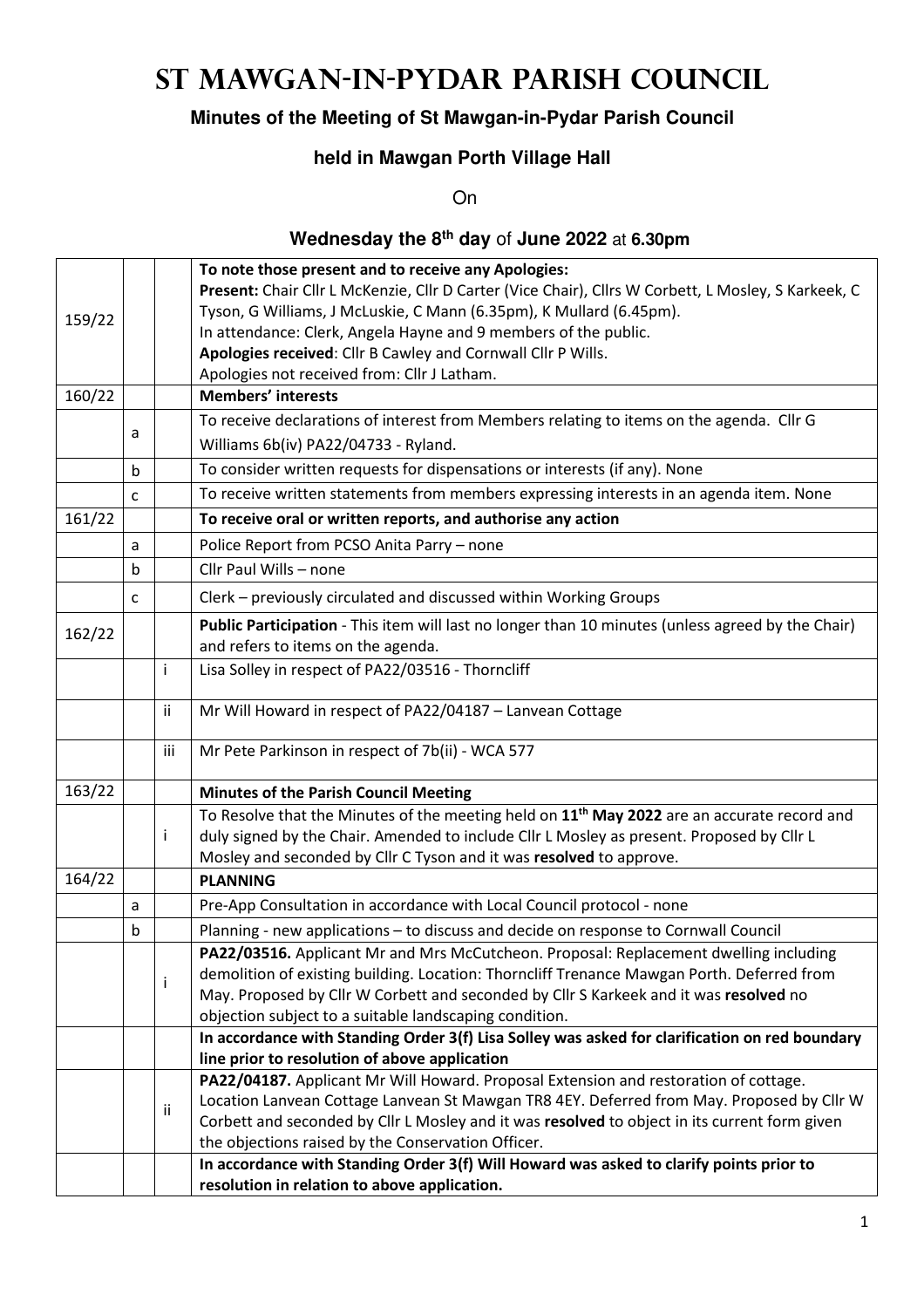|              |      | PA22/03937. Applicant Mrs Jeremy Bradley Cad Architects. Proposal: Resubmission of Approved        |  |
|--------------|------|----------------------------------------------------------------------------------------------------|--|
|              | iii  | scheme PA19/03066 due to expiring deadline proposed demolition of existing bungalow for            |  |
|              |      | replacement dwelling. Location: Little Hartley 23 Tredragon Close Mawgan Porth. Proposed by        |  |
|              |      | Cllr W Corbett and seconded by Cllr C Mann and it was resolved no objection.                       |  |
|              |      | PA22/04733. Applicant Mr & Mrs Bawden. Proposal: Outline Planning Permission with all              |  |
|              |      | matters reserved for the Construction of two dwellings. Location: Ryeland Trevenna Cross St        |  |
|              | iv   | Mawgan. Proposed by Cllr W Corbett and seconded by Cllr C Mann and it was resolved to defer        |  |
|              |      | a decision on the application until better particulars are available as to how 2 dwellings may fit |  |
|              |      | on the site in a way that preserves the character of this part of the hamlet.                      |  |
|              |      | In accordance with Standing Order 3(f) Miss Bawden responded prior to resolution in relation       |  |
|              |      | to above                                                                                           |  |
|              |      | PA20/07878. Applicant Sun Haven Valley. Proposal: Variation of condition 2 (plans) in respect of   |  |
|              |      | decision notice - PA17/09687 (Use of land for the stationing of 15 static holiday caravans and 15  |  |
|              | v    | holiday lodges, provision of access and car parking). Location: Land East of Sun Haven Valley      |  |
|              |      | Caravan Park Mawgan Porth. Proposed by Cllr W Corbett and seconded by Cllr C Mann and it           |  |
|              |      | was resolved to object due to noise and disturbance to users of the bridleway, overlooking of      |  |
|              |      | the fishing lakes opposite, light pollution at night, and adverse visual impact upon the AGLV.     |  |
| $\mathsf{C}$ |      | To consider planning applications received before meeting                                          |  |
|              |      | PA22/05145. Applicant Mr & Mrs M Stirling. Proposal: Residential conversion of farm building       |  |
|              | i    | to form one dwelling without compliance with condition 1 of PA20/11407 dated 16/02/2022.           |  |
|              |      | Location: Gluvian Farm Road from Mawgan Porth Hill to Mawgan Porth Holiday Park Mawgan             |  |
|              |      | Porth. Extension of time granted due to late notice of planning advice. Deferred to July meeting.  |  |
| d            |      | To note Advice and Decisions by Cornwall Council:                                                  |  |
|              |      | PA22/03307 Decided not to make a TPO (TCA apps) Applicant: St Mawgan Parish Council.               |  |
|              | j.   | Proposal: Works to trees in a conservation area for the removal of a mixture of trees that are     |  |
|              |      | dead or diseased. Location: St Mawgan-In-Pydar Playing Field. Noted.                               |  |
|              |      | PA22/04327. Mr J Blake. Proposal: Notification of Change of Use of agricultural building to a      |  |
|              | ij.  | flexible Use Class C1 (guest house). Location: Land North West Of Little Trevenna Trevenna         |  |
|              |      | Cross TR8 4HB. This C1 application is an advice not a consultation. Noted.                         |  |
|              |      | PA22/02928 APPROVED Applicant: Mr J Bishop. Proposal: Demolition of existing dwelling and          |  |
|              | iii  | erection of 1 detached dwelling Location: Boscreez (Plot 2) Gwel An Mor Trenance Mawgan            |  |
|              |      | Porth TR8 4DW. Noted.                                                                              |  |
|              |      | PA22/02382 APPROVED Applicant: Partridge. Proposal:Demolition of existing dwelling and             |  |
|              | iv   | erection of 1 detached dwelling. Location: Boscreez Gwel An Mor Trenance Mawgan Porth TR8          |  |
|              |      | 4DW. Noted.                                                                                        |  |
|              |      | PA22/02316 Decided not to make a TPO (TCA apps) Applicant: Michael Geall. Proposal: Works          |  |
|              | v    | to trees in a conservation area (CA), works include felling of Cupressus Macrocarpa.               |  |
|              |      | Location: Langweath House Lanvean St Mawgan TR8 4EY. Noted.                                        |  |
|              | vi   | PA22/02390 APPROVED Applicant: Mr Jamie Phillips. Proposal: Provision of undercover seating.       |  |
|              |      | Location: Trevarrian Holiday Park Trevarrian TR8 4AQ. Noted.                                       |  |
|              |      | The following decisions were received after the agenda was published                               |  |
|              |      | PA22/03403 APPROVED. Applicant: Mr and Mrs Cotterell. Proposal: Proposed renovation and            |  |
|              | vii  | extension of existing dwelling. Associated landscaping. Location: Coastmans Nest Access To         |  |
|              |      | Pirates Perch Trenance Mawgan Porth TR8 4BY. Noted.                                                |  |
|              |      | PA21/11225 WITHDRAWN Applicant: Sun Haven Holiday Park. Proposal Certificate of Lawful             |  |
|              | viii | Development for an Existing Use of land as a caravan site all year round in breach of Condition 1  |  |
|              |      | of Decision Notice No. 75/1359. Location: Sun Haven Holiday Park Mawgan Porth TR8 4BQ.             |  |
|              |      | Noted.                                                                                             |  |
| e            |      | To note Advice and Decisions by The Planning Inspectorate - none                                   |  |
| $\mathsf f$  |      | To note Advice and Decisions by Cornwall Planning Committee - none                                 |  |
| g            |      | 5 day-Protocol for Local Councils -                                                                |  |
|              | i    | PA22/00361 The Ranch. Proposed by Cllr C Mann and seconded by Cllr L Mosley to respond to          |  |
|              |      | the Planning Authority requesting that the application be taken to the planning committee          |  |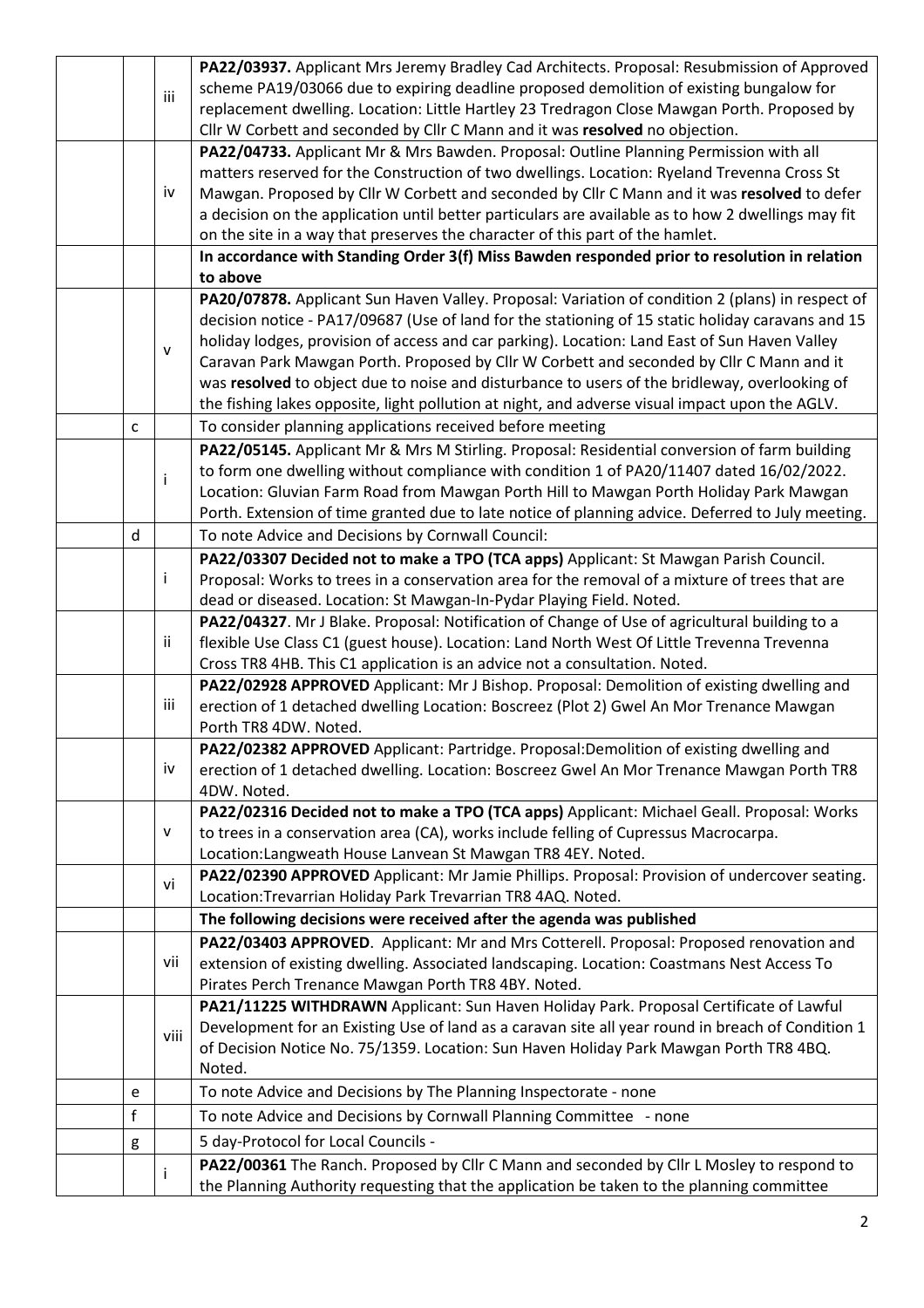|                                         |                                                                                                     | PA22/00362 The Ranch. Proposed by Cllr C Mann and seconded by Cllr L Mosley to respond to                                                                                                    |  |  |  |  |
|-----------------------------------------|-----------------------------------------------------------------------------------------------------|----------------------------------------------------------------------------------------------------------------------------------------------------------------------------------------------|--|--|--|--|
|                                         |                                                                                                     | the Planning Authority requesting that the application be taken to the planning committee.                                                                                                   |  |  |  |  |
| h                                       |                                                                                                     | To discuss planning enforcement issues - to refer any new issues and updates - if any                                                                                                        |  |  |  |  |
|                                         | i                                                                                                   | 28-day rule camping - discussion required                                                                                                                                                    |  |  |  |  |
|                                         | ii                                                                                                  | Sun Haven balconies on the roadside.                                                                                                                                                         |  |  |  |  |
|                                         | iii                                                                                                 | Green caravan on the road to St Eval.                                                                                                                                                        |  |  |  |  |
|                                         |                                                                                                     | <b>WORKING GROUPS</b> - to receive reports (if any), and agree any necessary action and                                                                                                      |  |  |  |  |
|                                         |                                                                                                     | expenditure:                                                                                                                                                                                 |  |  |  |  |
| a                                       |                                                                                                     | Amenities:                                                                                                                                                                                   |  |  |  |  |
|                                         | i.<br>Playground - The RoSPA Play Safety Report has been received and minor advices to be actioned. |                                                                                                                                                                                              |  |  |  |  |
|                                         |                                                                                                     | Burial Ground - The Clerk reported a hand topple test had been applied to the memorials at the                                                                                               |  |  |  |  |
|                                         |                                                                                                     | burial ground with no issues found. Three memorials are currently laid down. Noted.                                                                                                          |  |  |  |  |
|                                         |                                                                                                     | Mr Fenwick interment of ashes $28th$ May and the late Mr Stephen Wills burial $9th$ June, 2pm –                                                                                              |  |  |  |  |
|                                         |                                                                                                     | Clerk in attendance. Noted. Tim Michell's bench installed.                                                                                                                                   |  |  |  |  |
|                                         |                                                                                                     | Platinum Jubilee Jamboree- Cllr L Mosley reported that the event was well attended with a                                                                                                    |  |  |  |  |
|                                         | iii                                                                                                 | grand total of £1560 raised. The Parish Council wished to thank SMEGMA for marquee. Action:                                                                                                  |  |  |  |  |
|                                         |                                                                                                     | Clerk to write to Neil and Bonita at the shop/tea rooms for donation of scones and saffron buns.                                                                                             |  |  |  |  |
|                                         |                                                                                                     | St Mawgan Toilets - Action: Clerk to seek quotes for removal of roof moss and report at a                                                                                                    |  |  |  |  |
|                                         |                                                                                                     | future meeting.                                                                                                                                                                              |  |  |  |  |
|                                         |                                                                                                     | Playing Field - to approve quote for removal of dead and diseased trees in the sum of £600.                                                                                                  |  |  |  |  |
|                                         |                                                                                                     | Proposed by Cllr W Corbett & seconded by Cllr L Mosley.                                                                                                                                      |  |  |  |  |
|                                         |                                                                                                     | Playing Field Hire - to note: Church service & games Sunday 19 <sup>th</sup> June, 11am-1pm and School                                                                                       |  |  |  |  |
|                                         |                                                                                                     | Summer Fair Friday 8 <sup>th</sup> July, 5-8pm. Noted.                                                                                                                                       |  |  |  |  |
|                                         |                                                                                                     | Bins - The Clerk reported that the Biffa contract to remove commercial waste has commenced                                                                                                   |  |  |  |  |
|                                         |                                                                                                     | at Mawgan Porth Beach and key business donations are still sought.                                                                                                                           |  |  |  |  |
| b                                       |                                                                                                     | Transport and Rights of Way                                                                                                                                                                  |  |  |  |  |
|                                         |                                                                                                     | Countryside Access Trenance (correction not Trevarrian). Since the last meeting Cllrs of TROW                                                                                                |  |  |  |  |
|                                         |                                                                                                     | have walked the area and will arrange a meeting with residents with historic local knowledge.                                                                                                |  |  |  |  |
|                                         |                                                                                                     | WCA 577 [St Mawgan in Pydar]: Application for the Modification of the Definitive Map and                                                                                                     |  |  |  |  |
|                                         |                                                                                                     | Statement of Rights of Way - Consultation.                                                                                                                                                   |  |  |  |  |
|                                         |                                                                                                     | It was resolved that Cllr C Mann and the Clerk would liaise to provide the Clerk with such                                                                                                   |  |  |  |  |
|                                         |                                                                                                     | evidence as he has regarding the existence of a footpath over the claimed route and that the                                                                                                 |  |  |  |  |
|                                         |                                                                                                     | clerk will forward this together with such other evidence the PC has to CC.                                                                                                                  |  |  |  |  |
| c                                       |                                                                                                     | Beach and Environment - sinking sand. Action: Clerk to chase request for warning signage of                                                                                                  |  |  |  |  |
|                                         |                                                                                                     | danger at the south side of the beach.                                                                                                                                                       |  |  |  |  |
| d                                       |                                                                                                     | Neighbourhood Plan - to note: more information to go on Neighbourhood Plan website, and                                                                                                      |  |  |  |  |
|                                         |                                                                                                     | Betty's has box for consultation cards. Noted.                                                                                                                                               |  |  |  |  |
|                                         |                                                                                                     | St Mawgan Community Hall - to note: an online meeting took place with Chair, Clerk and Nikki<br>George of Cornwall Rural Community Charity. Cllrs L McKenzie and C Tyson in process of being |  |  |  |  |
|                                         |                                                                                                     | put on the Community Hall bank mandate. Noted.                                                                                                                                               |  |  |  |  |
|                                         |                                                                                                     | <b>REPORTS FROM MEETINGS:</b>                                                                                                                                                                |  |  |  |  |
|                                         |                                                                                                     | Cllr D Carter attended a meeting at the newly restructured Cornwall Airport Newquay                                                                                                          |  |  |  |  |
|                                         | ı                                                                                                   |                                                                                                                                                                                              |  |  |  |  |
|                                         |                                                                                                     | Consultative Forum.                                                                                                                                                                          |  |  |  |  |
|                                         |                                                                                                     | To note and discuss (if appropriate) the correspondence received since the last meeting and                                                                                                  |  |  |  |  |
| any associated actions and expenditure: |                                                                                                     |                                                                                                                                                                                              |  |  |  |  |
|                                         | Ť                                                                                                   | Carbon Neutral Cornwall 2030 - Climate Literacy Training. Noted.                                                                                                                             |  |  |  |  |
|                                         | ii                                                                                                  | Boardmasters - to note publication of transport plan. Noted.                                                                                                                                 |  |  |  |  |
|                                         |                                                                                                     | Camping outside of 28 days. Action: further discussion and evidence required.                                                                                                                |  |  |  |  |
|                                         |                                                                                                     |                                                                                                                                                                                              |  |  |  |  |
|                                         | e                                                                                                   | ii<br>ii<br>iv<br>$\mathsf{v}$<br>vi<br>vii<br>Ť<br>Ϊİ<br>iii                                                                                                                                |  |  |  |  |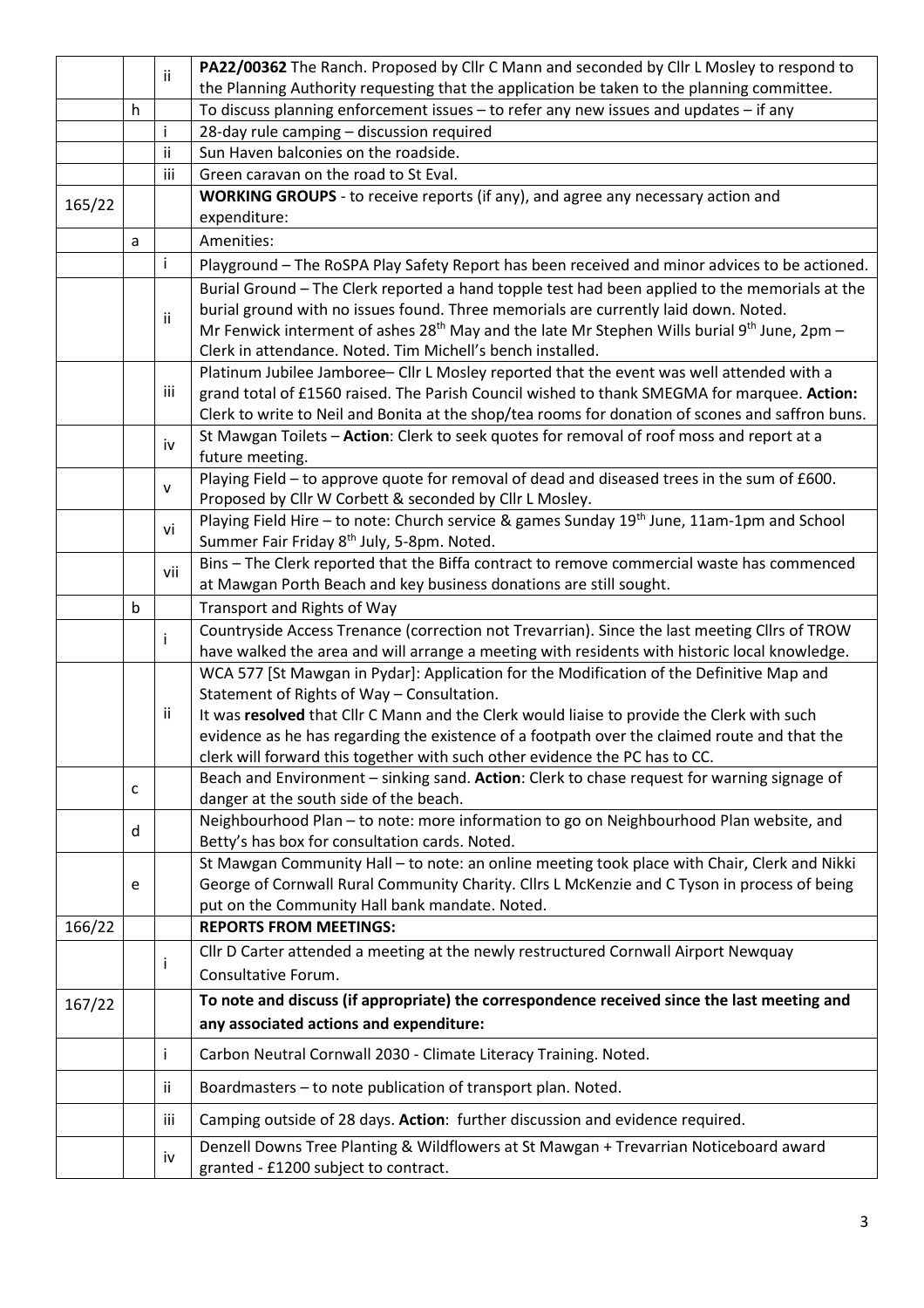|                                                                                                                                                                                                                                                                                                                                                                         |                                                                                                          | v  | Watergate Bay Hill Climb. Action: Clerk to chase a response to Parish Council objection to<br>National Motor Sports organisation.                                                                                                                                                                                       |  |   |  |
|-------------------------------------------------------------------------------------------------------------------------------------------------------------------------------------------------------------------------------------------------------------------------------------------------------------------------------------------------------------------------|----------------------------------------------------------------------------------------------------------|----|-------------------------------------------------------------------------------------------------------------------------------------------------------------------------------------------------------------------------------------------------------------------------------------------------------------------------|--|---|--|
| 168/22                                                                                                                                                                                                                                                                                                                                                                  |                                                                                                          |    | <b>FINANCE and LEGISLATION:</b>                                                                                                                                                                                                                                                                                         |  |   |  |
|                                                                                                                                                                                                                                                                                                                                                                         | a                                                                                                        |    | To note any income received: April Bank Interest 0.34p, Beach Clean Donation £500. The Clerk<br>reported Burial Ground Fees £149 - Fenwick Ashes.                                                                                                                                                                       |  |   |  |
|                                                                                                                                                                                                                                                                                                                                                                         | $\mathsf b$                                                                                              |    | Accounts - to approve invoices for payment via online banking after the meeting (list circulated<br>prior to the meeting). Proposed by Cllr W Corbett and seconded by Cllr C Mann and it was<br>resolved to approve.                                                                                                    |  |   |  |
| Clerk/RFO Annual Appraisal and Performance Review - to resolve that the Staffing Working<br>Group conduct a review of the performance and annual appraisal of the work of the Clerk.<br>c<br>Proposed by Cllr D Carter and seconded by Cllr C Tyson and it was resolved to undertake as<br>soon as practicable.                                                         |                                                                                                          |    |                                                                                                                                                                                                                                                                                                                         |  |   |  |
|                                                                                                                                                                                                                                                                                                                                                                         | Review of Section 137 payments - to approve (previously circulated). It was resolved to<br>d<br>approve. |    |                                                                                                                                                                                                                                                                                                                         |  |   |  |
| Review of Earmarked Reserves - It was decided that approval would be sought in the future<br>e<br>event that a transfer of earmarked reserve funds to the general fund would be prudent.<br>Statement of Internal Control 2022/23 - to approve (previously circulated). Proposed by ClIr C<br>f<br>Tyson and seconded by Cllr K Mullard and it was resolved to approve. |                                                                                                          |    |                                                                                                                                                                                                                                                                                                                         |  |   |  |
|                                                                                                                                                                                                                                                                                                                                                                         |                                                                                                          |    |                                                                                                                                                                                                                                                                                                                         |  | g |  |
|                                                                                                                                                                                                                                                                                                                                                                         | $\mathsf{h}$                                                                                             |    | Notice of Public Rights and Publication of Unaudited Annual Governance & Accountability<br>Return Accounts for the year ended 31 March 2022 - to note the advert to be placed on<br>noticeboards and website on Friday 10 <sup>th</sup> June. The inspection period of 30 days commences on<br>Monday 19th June. Noted. |  |   |  |
| 169/22                                                                                                                                                                                                                                                                                                                                                                  |                                                                                                          |    | <b>Meetings</b>                                                                                                                                                                                                                                                                                                         |  |   |  |
|                                                                                                                                                                                                                                                                                                                                                                         |                                                                                                          | j. | Review of Current Hall Hire. Proposed by Cllr C Mann and seconded by Cllr S Karkeek and it was<br>resolved to resume alternate monthly meetings at St Mawgan Community Hall commencing<br>with the July meeting.                                                                                                        |  |   |  |
| 170/22<br>171/22                                                                                                                                                                                                                                                                                                                                                        |                                                                                                          |    | Notice of items for the next Agenda: (note $-$ no decisions can be taken on any item raised<br>under this heading).<br>St Mawgan Red Telephone Phone Boxes and Bus shelter, St James' Well, Carnanton Woods<br>gates accessibility for prams and wheelchairs and Trough at St Mawgan<br>Close of meeting. 8.20pm        |  |   |  |
|                                                                                                                                                                                                                                                                                                                                                                         |                                                                                                          |    |                                                                                                                                                                                                                                                                                                                         |  |   |  |

#### **Schedule of Payments**

|                                 |                                                         |         | <b>Minute Ref</b> |
|---------------------------------|---------------------------------------------------------|---------|-------------------|
| Vodafone Ltd                    | Mobile phone -May                                       | 25.12   |                   |
| A Hayne                         | Clerk's Salary & Expenses -May                          | 915.50  |                   |
| S Plant                         | Maintenance Contract - May                              | 996.00  |                   |
| Major Clean (T Roberts)         | Toilet Clean contract -May                              | 737.80  |                   |
| M Farmer                        | Beach Clean - May                                       | 1395.00 |                   |
| <b>Reef Water Solutions Ltd</b> | Water temperature checks & inv 110629 balancing account | 20.80   |                   |
| T P Tree Services Ltd           | Footpath Contract - 1st cut Gold paths and Stiles       | 693.00  |                   |
| Playsafety Ltd                  | RoSPA Play Safety Annual Inspection Play area           | 88.20   | 021/22(iii)       |
| <b>Peter Morris Butchers</b>    | Jubilee Jamboree pasties                                | 200.00  | 053/22a(iii)      |
| Dawn Hedges                     | Jubilee Jamboree refreshments and prizes                | 139.79  | 053/22a(iii)      |
| <b>Steve Panter</b>             | Jubilee Jamboree music session                          | 100.00  | 053/22a(iii)      |
| Mawgan Porth Village Hall       | Hall Hire                                               | 32.00   |                   |
|                                 |                                                         |         |                   |

Total £ **5,343.21** 

## **Date of next meeting: St Mawgan Community Hall on Wednesday 13th July 2022 commencing 6.30pm**